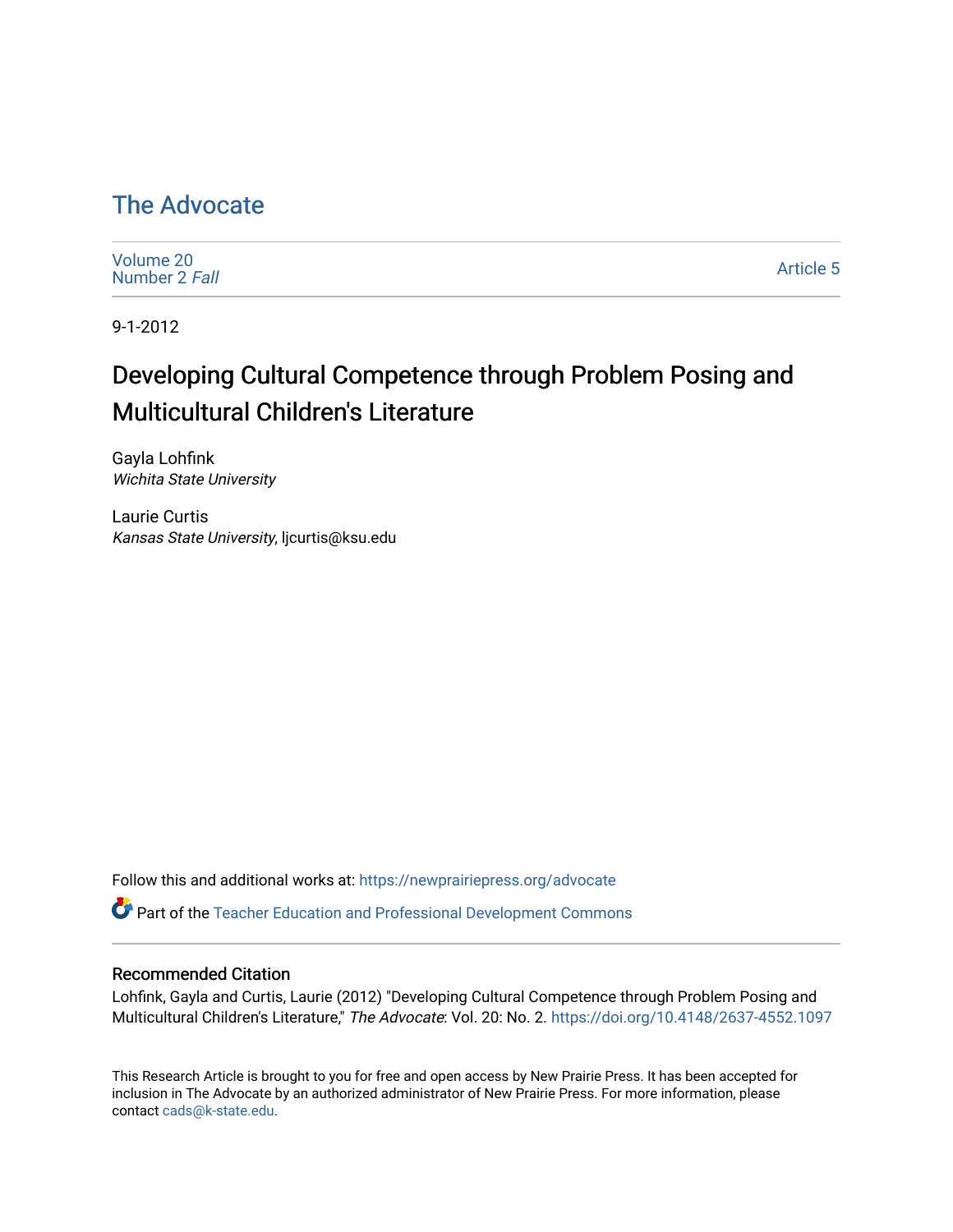## Developing Cultural Competence through Problem Posing and Multicultural Children's Literature

#### **Abstract**

Increasing diversity in Kansas elementary schools is challenging educators to teach culturally and linguistically diverse students effectively. Unfortunately, research shows teachers as lacking in necessary cultural competencies. This article shares a multicultural picture book action-research project and shows how pre-service teachers constructed pedagogy by selecting literature that drew upon their students' funds of knowledge. Implementation of the same project in practicing teachers' classrooms revealed their self-reflections of students' cultural connections frequently, but more often, the teachers' reflections focused on students' connections to the curriculum. This observation prompted an alternative problemposing approach for utilizing multicultural literature to be presented for teachers.

Implementing multicultural children's literature…has helped me to see that my students grow up different than I did and come from different backgrounds and have different families than I do, and it is something I need to remember when planning for my students… [and] not try to get students to fit into the way I feel comfortable teaching… (Pre-service teacher's self-reflection after reading aloud a multicultural picture book in a practicum setting - March, 2012).

Transforming one's cultural landscape, as this pre-service teacher's reflection demonstrates, requires examining one's personal understandings and recognizing "vacancies" in previous experiences—holes that when recognized leave lasting impressions and prompt one to change the "status quo in education" (Szecsi, Spillman, Vázquez-Montilla, & Mayberry, 2010, p. 44). Teacher education programs have worked at bringing about changes in mainstream education and particularly the cultural competencies of their candidates for some time (Ming & Dukes, 2006). Incorporating multicultural educational training to facilitate candidates' awareness, knowledge, and skills to more successfully teach students from cultures other than their own is common (Pang, Stein, Gomez, matas, & Shimogori, 2011). Unfortunately, research shows that while practicing teachers are aware and knowledgeable of diversity issues and support multicultural teaching, they fail to consistently and effectively implement cultural practices in their classrooms (Leighton & Harkins, 2010). Such evidence, coupled with the growing diversity in our Kansas elementary classrooms (Center for Public Education, 2009), urges us, as literacy teacher educators, to seek ways that better develop our preservice and (ultimately) practicing teachers' cultural competencies.

As such, the intent of this article is to share our multicultural picture book action-resarch project (Author & Author, 2012) and show how pre-service teachers construct pedagogy by selecting literature that draws upon their students' "funds of knowledge" (Moll, Amanti, Neff, & Gonzalez, 1992, p. 133). We also examine how such pedagogy alone does not result in culturally competent teachers with "behaviors that illustrate culturally sensitive interactions with diverse groups" (Leighton & Harkins, 2010) and offer an approach for how elementary teachers might utilize multicultural literature to further deepen their cultural teaching competencies.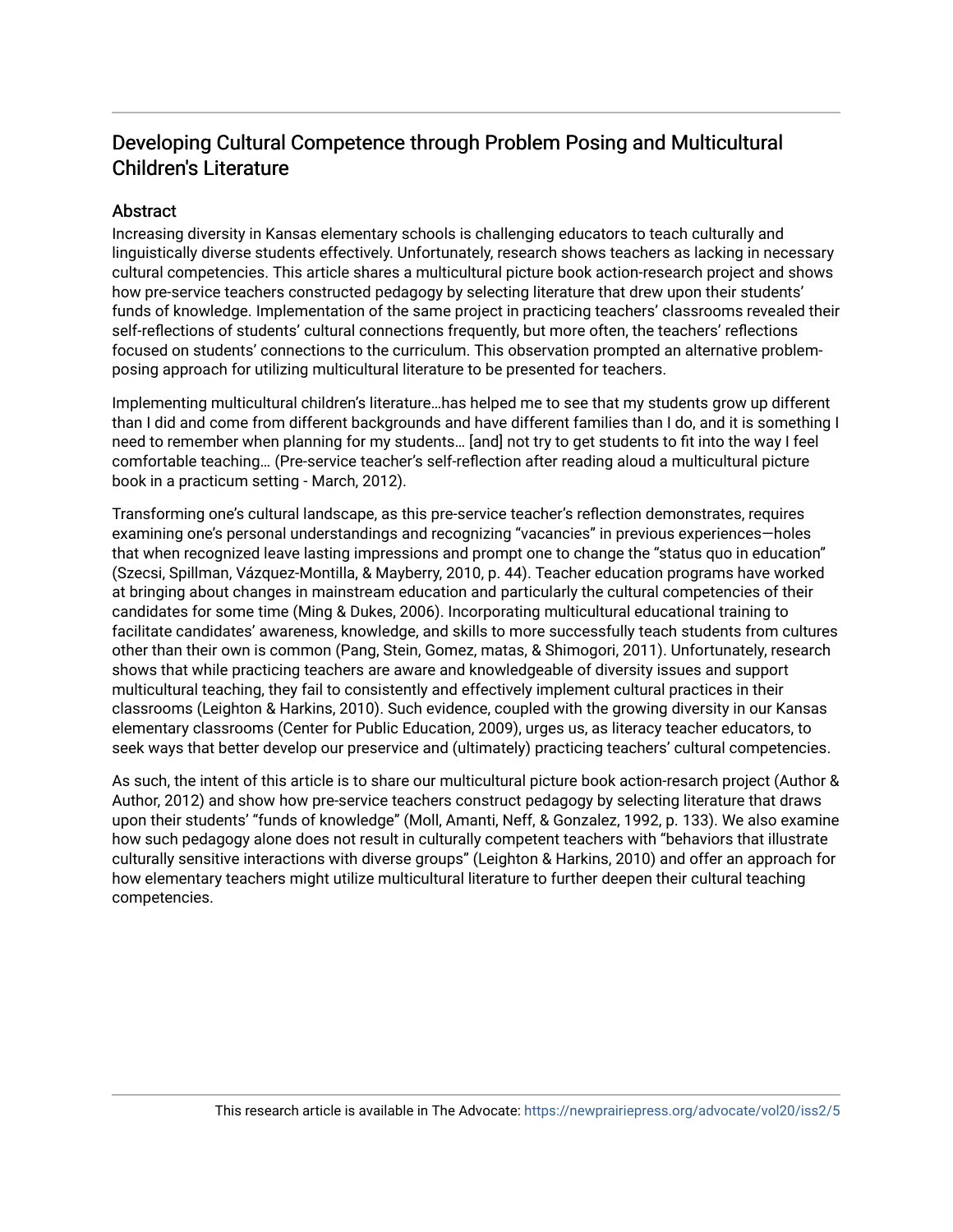24

## **Developing Cultural Competence through Problem Posing and Multicultural Children's Literature**

## **Gayla Lohfink, Ph.D. Wichita State University Laurie Curtis, Ph.D. Kansas State University**

#### *Abstract*

*Increasing diversity in Kansas elementary schools is challenging educators to teach culturally and linguistically diverse students effectively. Unfortunately, research shows teachers as lacking in necessary cultural competencies. This article shares a multicultural picture book action-research project and shows how pre-service teachers constructed pedagogy by selecting literature that drew upon their students' funds of knowledge. Implementation of the same project in practicing teachers' classrooms revealed their self-reflections of students' cultural connections frequently, but more often, the teachers' reflections focused on students' connections to the curriculum. This observation prompted an alternative problem-posing approach for utilizing multicultural literature to be presented for teachers.*

*Implementing multicultural children's literature…has helped me to see that my students grow up different than I did and come from different backgrounds and have different families than I do, and it is something I need to remember when planning for my students… [and] not try to get students to fit into the way I feel comfortable teaching… (Pre-service teacher's self-reflection after reading aloud a multicultural picture book in a practicum setting - March, 2012).*

*Transforming one's cultural landscape, as this pre-service teacher's reflection demonstrates, requires examining one's personal understandings and recognizing "vacancies" in previous experiences—holes that when recognized leave lasting impressions and prompt one to change the "status quo in education" (Szecsi, Spillman, Vázquez-Montilla, & Mayberry, 2010, p. 44). Teacher education programs have worked at bringing about changes in mainstream education and particularly the cultural competencies of their candidates for some time (Ming & Dukes, 2006). Incorporating multicultural educational training to facilitate candidates' awareness, knowledge, and skills to more successfully teach students from cultures other than their own is common (Pang, Stein, Gomez, matas, & Shimogori, 2011). Unfortunately, research shows that while practicing teachers are aware and knowledgeable of diversity issues and support multicultural teaching, they fail to consistently and effectively implement cultural practices in their classrooms (Leighton & Harkins, 2010). Such evidence, coupled with the growing diversity in our Kansas elementary classrooms (Center for Public Education, 2009), urges us, as literacy teacher educators, to seek ways that better develop our preservice and (ultimately) practicing teachers' cultural competencies.*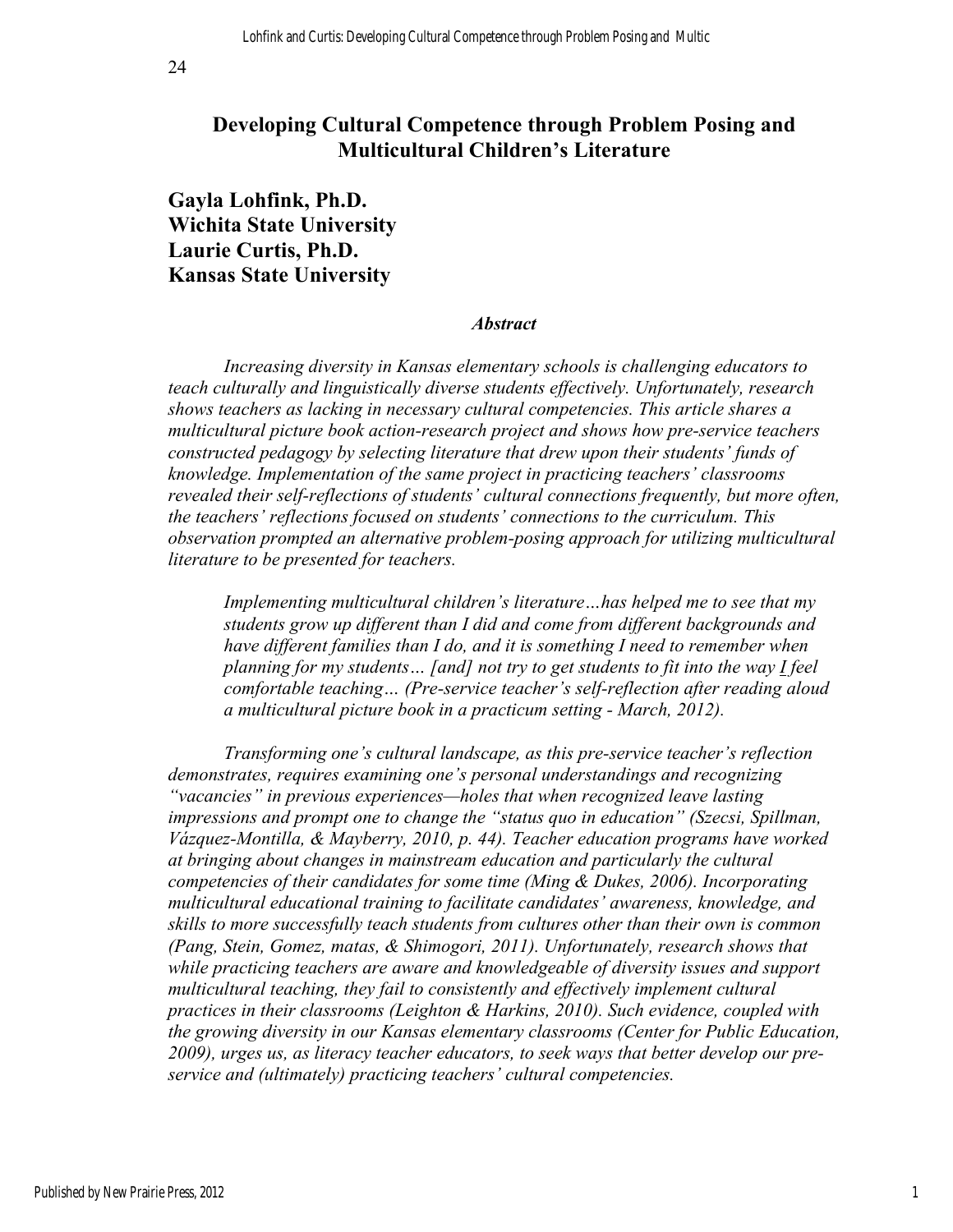*As such, the intent of this article is to share our multicultural picture book actionresearch project (Author & Author, 2012) and show how pre-service teachers construct pedagogy by selecting literature that draws upon their students' "funds of knowledge" (Moll, Amanti, Neff, & Gonzalez, 1992, p. 133). We also examine how such pedagogy alone does not result in culturally competent teachers with "behaviors that illustrate culturally sensitive interactions with diverse groups" (Leighton & Harkins, 2010) and offer an approach for how elementary teachers might utilize multicultural literature to further deepen their cultural teaching competencies.*

#### *Cultural Competence and Multicultural Literature*

According to Ming & Dukes (2006), a teacher's cultural competence is measured by how successful he/she is at teaching students from cultures other than his/her own. It involves teachers' knowing how to "tap into the diverse cultures of their students to make learning meaningful and comprehensible" (Pang et al., 2011, p. 560). Teachers can design effective cultural pedagogy by bringing together students, instructional methods, and "materials that are imbued with cultural patterns of students' everyday lives" (Hefflin, 2002, pp. 232-33). Multicultural literature is such material because it reflects the values, facts, and attitudes or the deep structure of a culture, as well as its historical perspectives (Szecsi et al., 2006). Because "it is a safe place to display culture in an interactive and positive way (teacher candidate's self-reflection)," we developed an action-research multicultural picture book project for our teacher candidates. Each semester, we review the project data, modify and enhance the project, and consider how multicultural literature can impact both pre-service and practicing teachers' cultural competencies. Our reflections help us determine how we, as teacher educators, can facilitate candidates' transformation into culturally responsive educators.

#### *Multicultural Picture Book Project*

Our multicultural picture book project began with pre-service teachers' inquiry of quality, dual-language children's picture books—books that reflected the most prominent languages in their practicum settings. Each teacher candidate selected and researched one picture book to share orally with his/her class members. Their presentations included research, a selected oral reading, evaluation of the picture book in terms of its quality as a multicultural literacy tool, and classroom application ideas. As our candidates reflected upon this assignment, 98% of them reported that the use of these books had raised their awareness of such literature as effective tools for increasing cultural sensitivity.

To increase our candidates' inquiry and depth of investigation relative to multicultural literature, we added technological tools—Glogster (www.glogster.edu/) and VoiceThread™—to the picture book project. Through technology, our pre-service teachers probed for additional content and thus enhanced their knowledge of a book itself, the author, illustrator, and thematic implications by examining the literature from varying perspectives.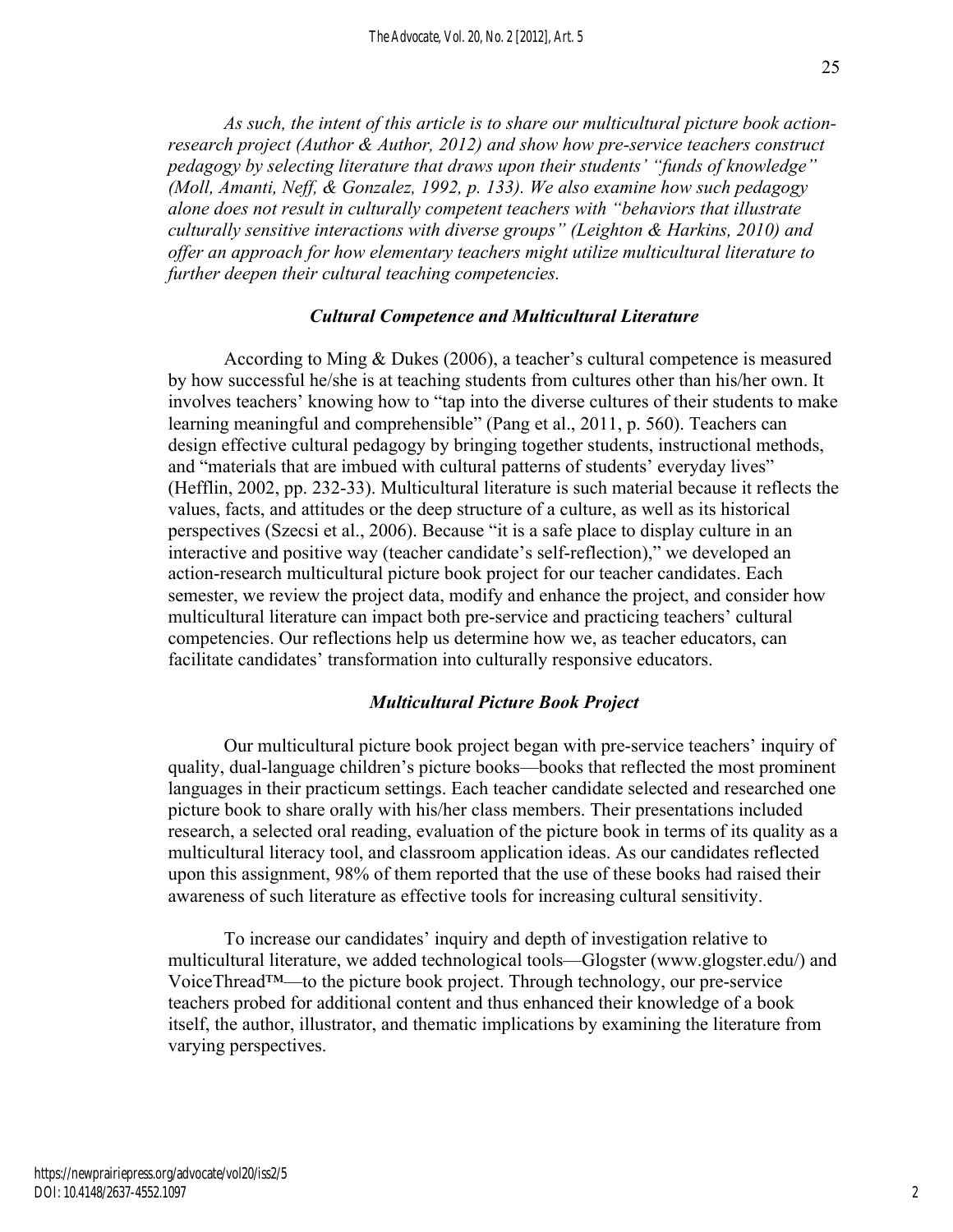Our candidates' cultural knowledge has been most impacted by the requirement that they implement the book in a read-aloud within their practicum classroom that draws upon their students' "funds of knowledge" (Moll et al., 1992, p. 133). Sixty-seven percent of their self-reflections following these read-aloud events showed how multicultural literature as a pedagogical tool helped them to see how such methodology framed their students' cultural references and responses instead of their own.

#### *Beyond the Multicultural Picture Book Project*

Recently, we extended the multicultural picture book project to practicing teachers—two kindergarten teachers in a diverse, urban elementary school. Using similar procedures and action-research methodology, we observed how multicultural literature impacted their pedagogical understandings, as they, too, read aloud selected picture books based upon their students' funds of knowledge. While the teachers often reflected upon the children's cultural connections to the books (32% of their self-reflections), they more often reflected (nearly 66%) upon how the children interacted with the literature relative to the reading curriculum (characters, inferences, vocabulary, etc.). Such observations suggest to us that pre-service and practicing teachers' implementation of multicultural literature read alouds is not enough. As Ming & Dukes (2006) noted, using these materials as "add-on[s]" (p. 46) within school routines will not transform the mainstream reading curriculum. Additional strategies are needed to help teachers design and consistently practice culturally relevant pedagogy. Thus, the use of literature within a problem-posing approach is offered.

#### **Problem-posing with Multicultural Literature**

Quintero (2004) maintains that "problem-posing teaching using children's literature supports meaningful learning" (p. 57). An example of problem-posing with multicultural literature is a recent group of Kansas elementary students inquiring, "How does need and access to clean water affect children all over the world?" These particular students were learning about the country of Ethiopia in preparation of their teacher's forthcoming educational visit. To do this, they participated in the reading of several children's books about Ethiopia: *The Perfect Orange, The Storyteller's Beads, Fire on the Mountain*, and *Only a Pigeon.* Additionally, they studied a book entitled *Our World of Water* by Beatrice Hollyer. While the first books provided a historical and cultural understanding of Ethiopia and her people, the book by Hollyer provided a means for students to connect personally to the children in Ethiopia via a common topic—the availability and use of water.

The students engaged in meaningful conversations based upon their knowledge about the uses of water, yet their understanding was limited by personal experiences. How was water used, accessed, and valued by others throughout the world? Through studying the literature, the students considered multiple perspectives in determining how access to clean water might affect the opportunity students have to attend school, remain healthy, and/or take care of family and animals. They took a field trip to a nearby river and wrote stories to share what they had learned. After illustrating the stories, and leaving